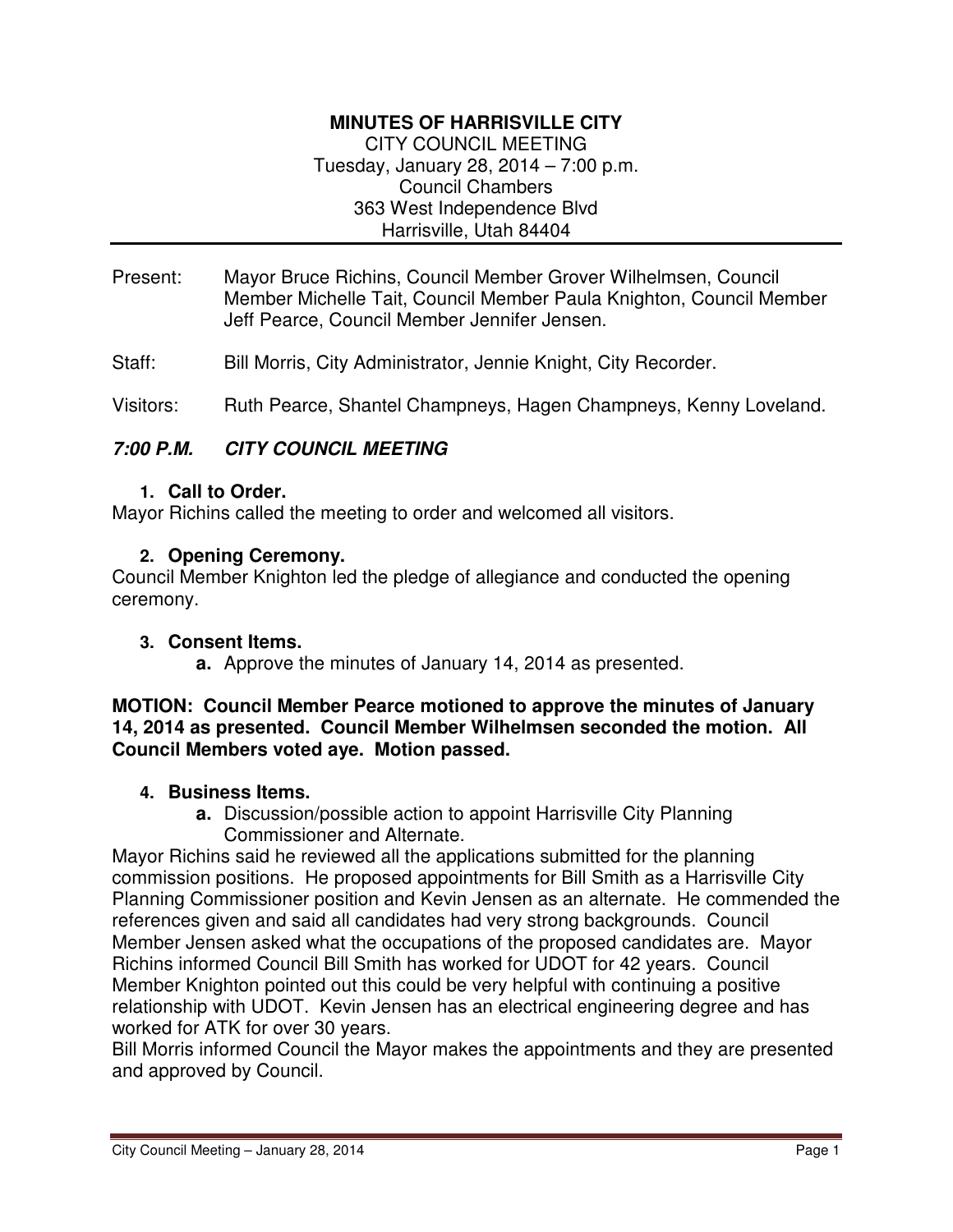#### **MOTION: Council Member Tait motioned to approve the appointment of Bill Smith as a Harrisville City Planning Commissioner and Kevin Jensen as an alternate. Council Member Wilhelmsen seconded the motion. All Council Members voted aye. Motion passed**.

Planning Commission Secretary Shanna Edwards will contact these appointees. They will fill positions left vacant by Ed Saunders and Jeff Pearce.

Mayor and Council clarified that the alternate will attend regular meetings and vote only if necessary. Typically in the past, the alternate becomes a commissioner when vacancies arise. These are usually five year appointments; staff will determine the remaining time left in the terms.

> **b.** Discussion/possible action to approve Harrisville City Resolution 2014-01, a resolution entering an interlocal agreement between Harrisville City and various cities and Weber County to establish the Ogden Metro Special Weapons and Tactics (S.W.A.T.).

Bill Morris introduced this new resolution up for adoption. He explained the SWAT program is already running in Weber County. This is the newly proposed SWAT agreement. This agreement is a little longer than previous agreements in term limit but is set not to exceed 50 years. Agencies can withdraw with a 30 day notice. If the County were to ever modify this agreement, all parties would have to reenter the new agreement. Council Member Knighton asked if we already participate in the SWAT program, having an officer belong and supplying the appropriate equipment. Bill Morris confirmed we do have an officer who participates. Council Member Jensen asked if the fees will increase. Bill Morris said the fee schedule is still being modified. Council Member Pearce asked what the potential fee schedule will be set at. Clarification was made that the SWAT officer's salary, equipment and training are covered by the city. When he is called out for SWAT specifically; he is paid by the county. The new fee schedule is based on calls for service in each participating city. The estimated fee amount will likely be around \$1100. Bill Morris said city attorney Mike Junk has given his approval and signed off on the agreement.

**MOTION: Council Member Knighton motioned to approve Harrisville City Resolution 2014-01, a resolution entering an interlocal agreement between Harrisville City and various cities and Weber County to establish the Ogden Metro Special Weapons and Tactics (S.W.A.T.). Council Member Tait seconded the motion. A Roll Call vote was taken.** 

| <b>Council Member Jensen</b>     | Yes        |
|----------------------------------|------------|
| <b>Council Member Pearce</b>     | <b>Yes</b> |
| <b>Council Member Knighton</b>   | <b>Yes</b> |
| <b>Council Member Tait</b>       | <b>Yes</b> |
| <b>Council Member Wilhelmsen</b> | <b>Yes</b> |

**Motion passed 5-0.** 

**c.** Annual Training – Open and Public Meetings Act.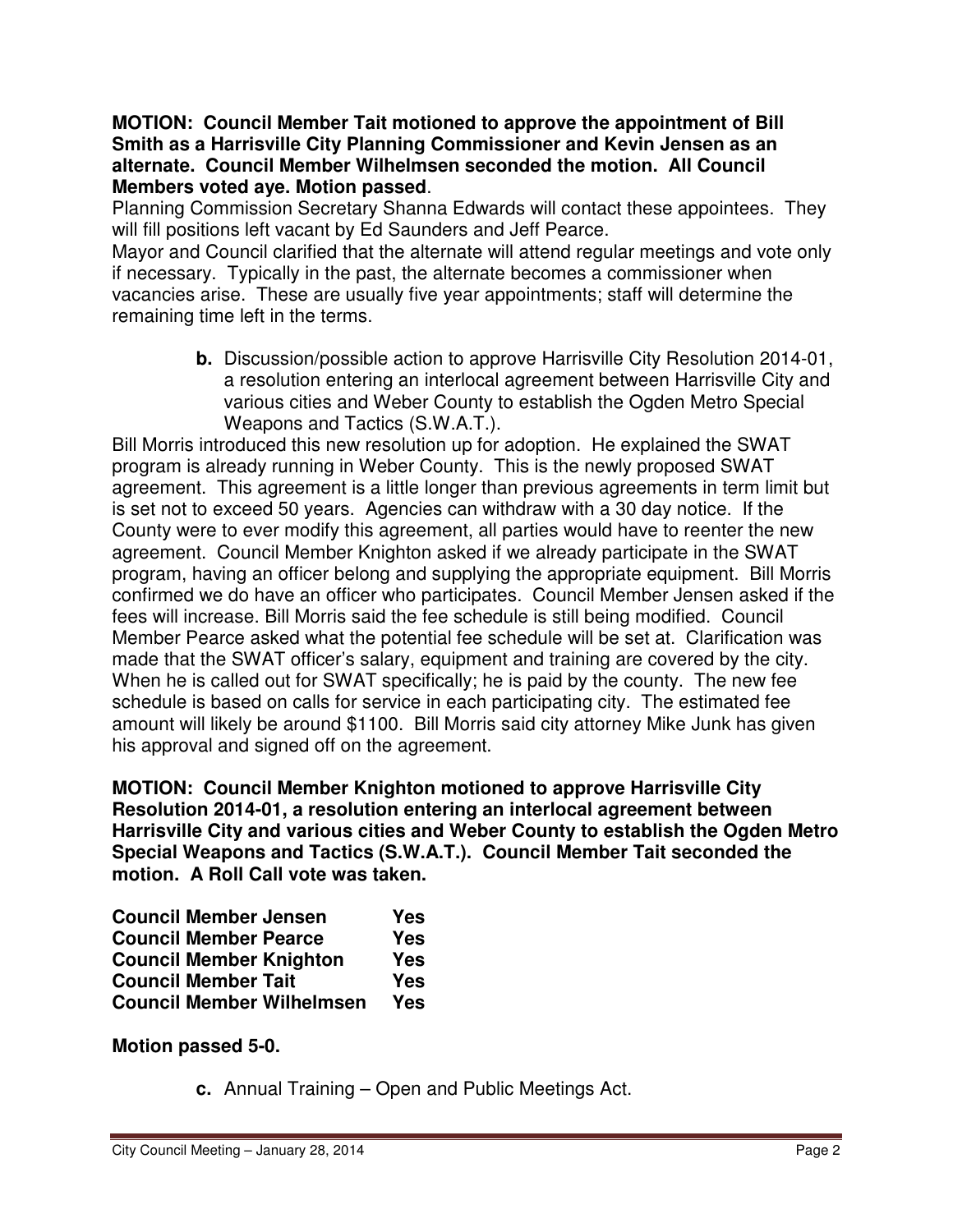Bill Morris began with the rules for open and public meetings training and highlighted the requirements to hold a closed meeting. He reviewed the history of open meetings, procedural due process, notice, the opportunity to be heard, and having an open door policy. He gave the definition of an open meeting, public body, and what does not constitute a meeting; chance meetings, social engagement, and training sessions. Public notice was defined, specifically the items that must be included; where meetings are held, all topics must be stated with reasonable specificity, and no action is to be taken on items not listed on the agenda. He said sometimes to meet these requirements, notices are sent directly to each resident affected.

The presiding officer can allow individuals that want to be recognized to speak. The minutes and records were defined, including the specifics that must be included. Written minutes are taken and become the record. Definition and specifications of holding a closed meeting were discussed. Lastly the enforcement issues were discussed.

**d.** Annual Training – Non-discrimination and Sexual Harassment Training. Bill Morris said the city insurance provider, Utah Local Government Trust, requires this training for all elected officials. The purpose is to recognize where these issues take place in the work place and to avoid costly lawsuits. Local regulations were defined and protective laws were discussed. Bill Morris outlined what qualifications must be met to establish a claim. Adverse employment actions were discussed.

Sexual Harassment types were discussed. A few business practices can be put into place to avoid any uncomfortable situations. Policy issues were discussed; and the practices in place that avoid claims. Bill Morris informed Council of the five step method currently in place; identify the people involved, determine the events that led to the complaint, objectively describe the behavior, how to properly investigate claims, and how to take corrective action. Bill Morris instructed Council of the proper channel to handle a complaint. The city policy and procedure manual is posted on the city's website.

# **5. Public Comments.**

Ruth Pearce, 295 E. 1150 N., informed Council in the past the city has provided the CERT gear for individuals interested in becoming certified. She proposed implementing a policy to reimburse the individuals once they become certified. She indicated there are not typically a lot of cases, so this should not be a big expense. She encouraged Council to continue to offer this incentive.

Bill Morris said staff is already in a position to take action on this item. There is money set in the CERT budget each year that should cover these costs.

# **6. Mayor/Council Follow-Up.**

# a. Council Assignments

Mayor Richins passed out the organization chart with Council assignments. He asked Council Member Pearce to chair the Parks Committee and he accepted. He reminded Council of the Frisbee golf course that has been discussed in the past. Mayor and Council gave discussion on using the RAMP grant to fund this. Council Member Knighton suggested having a Frisbee golf tournament during Heritage Days if this can